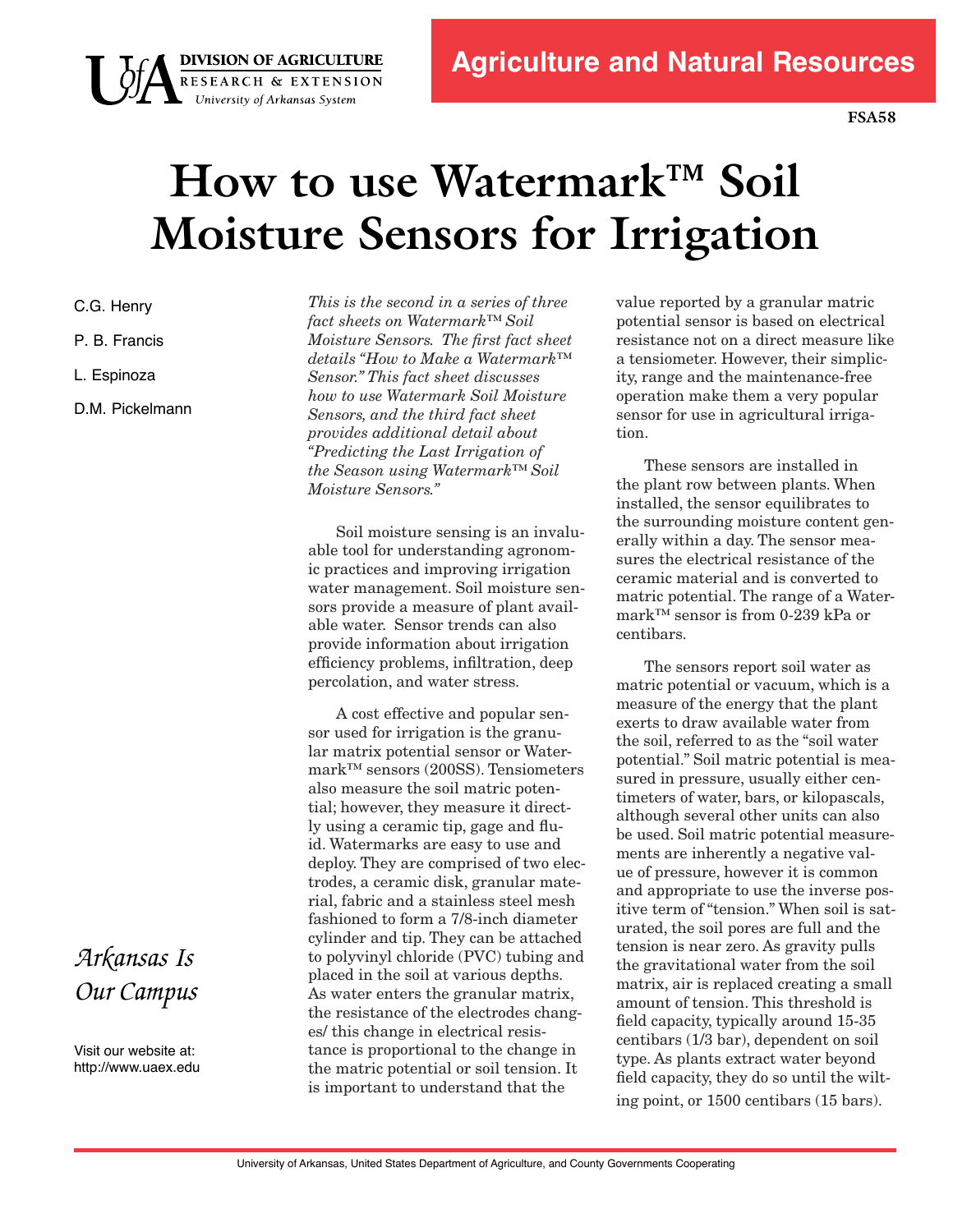

**Figure 1. Manual reader and Watermark™ sensors installed on CPVC pipe for installation and different depths.**

Soil water content of soils varies by texture, soil organic matter and compaction. Therefore, field capacity and the soils ability to hold water vary and must be determined for each installation. In general, clayey soils contain smaller pores and have a greater ability to retain moisture in the matrix because it takes more energy to extract the water from the matrix. In sandy soils, the pore spaces are large and since water is easily extracted from large pores, less water is available once the pores have been emptied.

Watermark sensors are best used by gluing them to PVC or CPVC pipe at several depths to represent the rooting zone of the crop. The use of the rubber washer help seal the sensor to the soil has been found to improve potential problems from installation. Press the washer down tightly and place soil on top of the washer to provide a good seal. The seal prevents water from migrating down to the sensor between the soil and PVC interface.

An overly conservative threshold is 60 centibar average in the profile for silt loams and clays and 20-35 cb for sandy soils. Experience has shown that 80-100 centibars is also safe in silt loam and clay soils. These are guidelines for most row crops except furrow irrigated rice. For furrow irrigated rice, the effective rooting depth is much less than row crops (near 20 inches), and recommendations are still being developed, but maintaining the 4" and 8" sensor at less than 40 cb has worked well in on-farm demonstrations. Additional recommendations on furrow irrigated rice is available in the factsheet "Furrow Irrigated Rice." However, use of the mobile app or the tables below should be used to calculate available water rather than timing irrigation from a threshold. More information about using sensors to schedule irrigation is available at www.uaex.edu/irrigation. For information about how to construct and install sensors see the factsheet on "How to Make a Watermark™ Sensor."

The use of 6, 12, 18 and 30 inch deep sensors is recommended for soybeans, peanuts, corn and cotton. For furrow irrigated rice, 4, 8, 12 and 18 inches is recommended. The 6, 12, 18 and 30 inch spacing has proved to be a very reliable and representative spacing for Arkansas silt loam soils. The 6 and 12 inch represent the top foot, where most of the water movement takes place. Using two sensors for the top foot of the profile provides redundancy, good resolution, and minimizes sensor to sensor variation. Also many times the 12 inch sensor is near a tillage pan, which can create some erroneous readings. The 18 inch sensor represents the second foot of the profile and the 30 inch sensor represents the third foot. Sensor installation at 36 inches is also acceptable, but at this depth sensor extraction in some soils can be challenging. This arrangement also allows for good representation of the profile should one sensor fail or readings are questionable. The soil moisture profile can still be estimated with the other three. Another configuration is 6, 12, and 24 inches, representing the profile down to 30 inches. This can also work well, but loss of one sensor, especially the 24 inch makes it difficult to rely on the sensors to schedule irrigation. Scheduling irrigation with only two sensors is not recommended.

Interpretation of the 30 inch sensor should be done with caution. In most situations this water is available but severe compaction has been observed to limit water movement. Less often this subsoil is replenished, so irrigators should use this available water before the end of the season. However, early subsoil moisture depletion before the reproductive stages indicates inadequate irrigation. If available subsoil water remains unchanged it generally indicates either a pan, a fragipan, or excessive irrigation. Users should monitor trends to observe water use patterns during the year and use their observations to establish acceptable thresholds for their particular situations. As long as sensors are showing movement, plants are extracting water. When this movement stops, plants are not extracting water, this is likely due to excessive or deficit soil moisture conditions. When above field capacity, air is pushed out of the soil matrix, roots are starved for oxygen and cannot extract soil water. This can often be seen when rain follows an irrigation. It may take several days for enough air to re-enter and for transpiration to resume. Sensor responses will flat-line in these situations indicating plants are experiencing (too much) water stress.

The rate of change of a tension is non-linear. Near field capacity, tension is low near 33 cb, and plants can extract water easily and water is plentiful. Tension may only change a few centibars in a day when at peak water demand. As soil tension increases above 90 cb in silt loam and clay soils tension may change 5-10 cb in a day when experiencing peak water demand. Sensor trends may have a steep slope and then gradually flatten out indicating that extraction is decreasing and the plants are accumulating stress units. When this occurs it is the maximum allowable depletion (MAD) for that soil type and situation.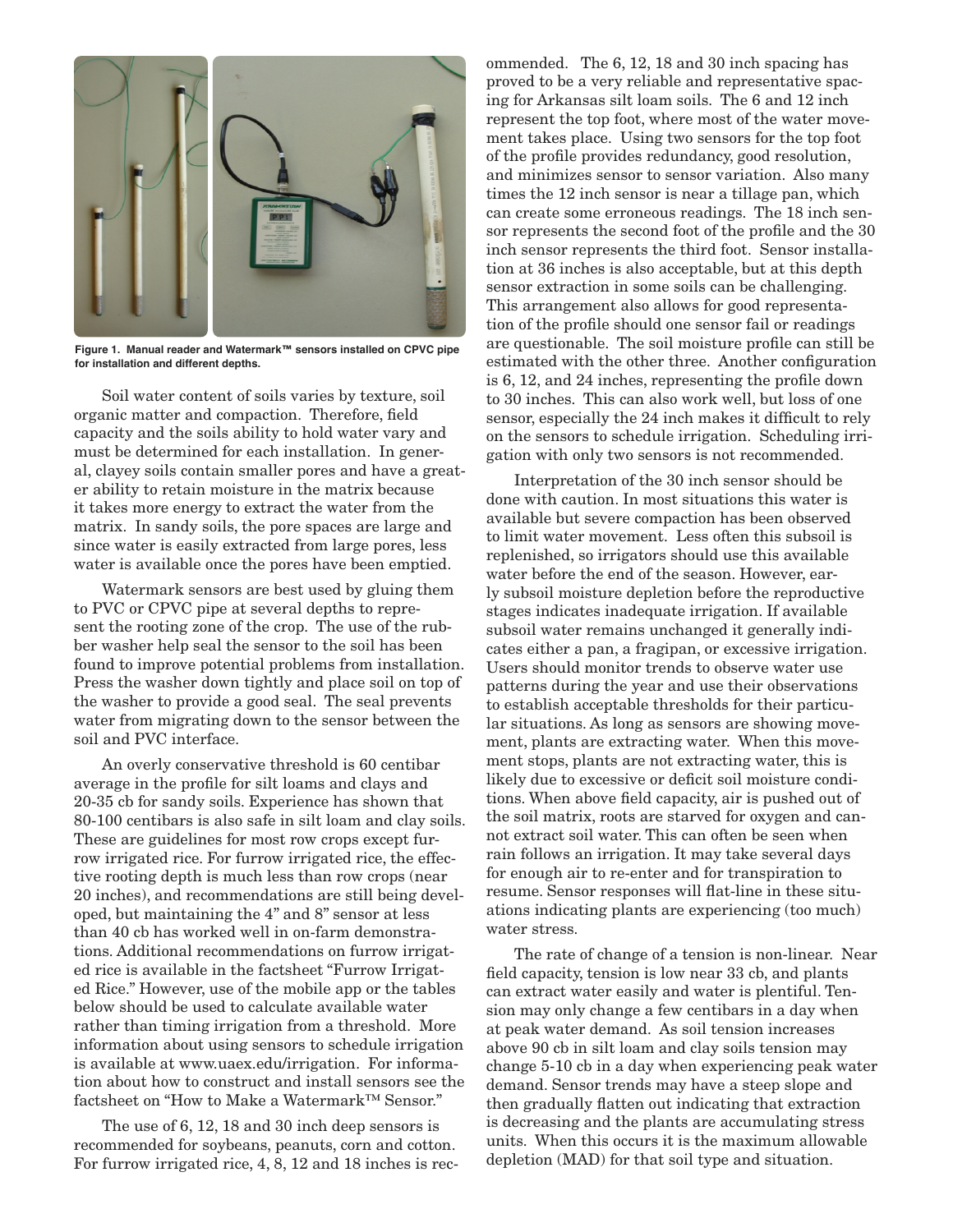Another trend that is commonly observed in sealing soils, is that as irrigation is applied, the sensor responses do not change much or level out after an irrigation. While sometimes sensors responses will go to zero centibars, soils that seal restrict water entry and the sensor responses will decrease or level out rather than show saturated conditions. This is normal and indicates infiltration issues. Soil management practices such as winter cover crops, deep tillage, reduced tillage, no-till, and gypsum may help improve water infiltration in soils.

In addition to soil matric potential sensors, there are many other types of sensors. The most common are dielectric, total domain reflectometry and capacitance (frequency domain) probes. Generally these are used in conjunction with a telemetry system of some sort so the cost is much higher than Watermark™ sensors. These sensors typically report volumetric water content. The sensors generally use the dielectric properties of soil and water to correlate sensor signals to water content. Capacitance sensors report relative values, and calibration of the resulting values - while they may be called volumetric water content - are not absolute. Thus capacitance sensors require calibration at every location and soil type to actual response of the crop and water content. Therefore, irrigators should use the trends to determine field capacity and stress levels and manage between the reported values for the sensor. Shallowing of the trend in water content in a layer is an indication of water stress by the crop. Saturation can often be seen after a significant rainfall, where the upper soil layer is brought to a high water content and then equilibrates to field capacity after gravity draws the free water from the matrix. This usually occurs within a few hours to a day. Once stabilized, this should represent field capacity for the sensor. When stress is observed in a soil layer by shallowing of the moisture content change, this indicates the lower threshold for all of the sensors. Thus once these points are observed and recorded, the irrigator can maintain an average soil water content within this zone. This is applicable to all types of sensors including Watermarks™.

#### **Mobile Application**

A mobile app is currently available on the Apple App store. It is strongly recommended to use the mobile app with Arkansas crops, soil types and Watermark™ sensors. Search for the "Arkansas Soil Sensor Calculator" on the Apple App Store. Use of the app simplifies the calculations and water retention curve information provided in this fact sheet and simplifies irrigation decision making. An Android version of this app is not available.

#### **Effective Rooting Depth**

To effectively use Watermark™ sensors, one must know the effective rooting zone. Sheffield and Weindorf (2008) report effective rooting depths for crops in Louisiana. Irmak and Rudnick (2014) report effective rooting depth for crops in Nebraska. One main challenge when moving from a calendar scheduling method (or a very frequent, shallow application depth schedule) to a sensor-based scheduling method is that when ample water in the upper root zone, to plants during the vegetative stage, they may not develop a deep rooting system. This may depend on soil, environmental conditions and crop varieties. It is also important to keep in mind that the most effective roots at extracting water and nutrients from the soil are very small and fine and difficult to visually see. Simply pulling up a plant from the soil may only reveal the very large root masses. Use Table 1 and visual observations of the sensor changes to gauge the effective root zone to use for scheduling irrigation. Heavy rains early in the season, compaction and tillage pans, and fragipans can limit rooting depth, so using sensors can be used to judge the effective root zone where water is being depleted.

**Table 1. Effective Rooting Depths**

| Crop             | <b>Effective Rooting Depth<sup>1</sup></b><br>(inches) | <b>Effective Rooting Depth<sup>2</sup></b><br>(inches) |
|------------------|--------------------------------------------------------|--------------------------------------------------------|
| Corn             | 40                                                     | $36 - 48$                                              |
| Cotton           | 55                                                     |                                                        |
| Soybeans         | 40                                                     | $24 - 36$                                              |
| Rice             | 20                                                     |                                                        |
| Sorghum          | 40                                                     | $36 - 48$                                              |
| Bermuda<br>Grass | $6 - 18$                                               |                                                        |

*1* Sheffield, R.E., and D.C. Weindorf, 2008. Irrigation scheduling made easy using the 'look and feel' method. LSU AgCenter Ext. Pub., Baton Rouge, LA. 2 Irmak, S., and D.R. Rudnick, 2014. Corn soil-water extraction and effective rooting depth in a silt-loam soil. Univ. Nebraska Ext. Pub. G2245, 4 pp.

It is recommended to interpret sensor reading at 18-24 inches or 1.5-2 feet early in the season for corn, cotton and soybeans when the plants are small and in the vegetative stages, unless a pan or other restrictive layer shows the subsoil is not being depleted. Often it is not until the reproductive stage that the 2-3 feet sensor depths show depletion.

#### **Allowable Depletion or Managed Allowable Depletion (MAD)**

There are three critical points in the soil water balance: saturation, field capacity and the permanent wilting point. Field capacity is defined as the point at which all of the water the soil can hold after gravity takes effect (gravitational water is removed). When soil is saturated, water is taking the place where air occupies part of the soil matrix when at field capacity. This occurs near 33 centibars in silt loams and clays, but is soil texture specific. When the soil matric potential reaches 1500 centibars, plants wilt perma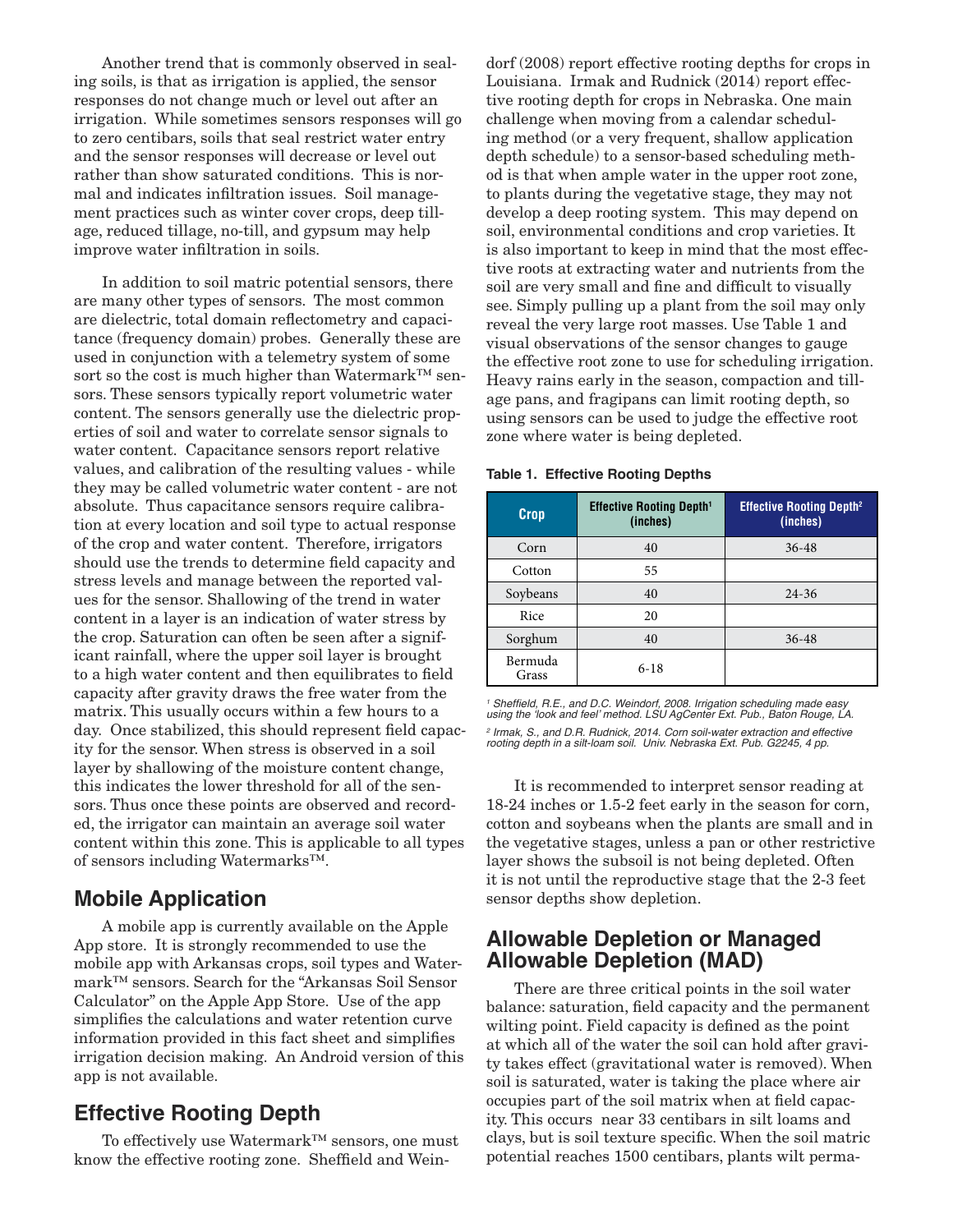nently and death occurs. The difference between field capacity and wilting point is called total plant available water.

Allowable depletion or managed allowable depletion is the percent or point in the plant available water that is available to plants before potential yield limiting stress occurs. It is a percent of the total plant available water the soil can hold. At least half of the total plant available water is held as a reserve. The other half or less, referred to as the allowable depletion, is readily available water for plants. Once 50% of the total plant available water is used by plants, stress may begin to accumulate because it takes more effort for the plants to extract water from the soil. For center pivots where planned application rates are near an inch of water, a more conservative allowable depletion is used; 30-35% is recommended. This provides a buffer or additional margin of safety should an unexpected delay occur. Also there is less water applied and so the soil only needs to be depleted just enough to store the irrigation event and any potential rainfall. For furrow irrigation system, a higher allowable depletion should be used. In furrow irrigation application, depths should be between 2-3 ac-inches/ac. Thus more soil storage is needed to store this amount of water and smaller irrigation applications are not possible. Thus for furrow irrigation systems an allowable depletion of 40-50% is recommended. For the last irrigation of the season, a 50% allowable depletion should be used. Allowable depletion can range between 30% and 50%, so use an allowable depletion that provides enough margin of safety for the irrigation system but also allows enough room to store an irrigation and any potential rainfall. For example, a furrow irrigation system that has limited capacity should use a lower allowable depletion. A center pivot irrigator could use a 40% allowable depletion if there is a strong chance of rain in the near future or has a machine with a short turn time.



**Figure 2. Total Plant Available Water and the relationship between Saturation, Field Capacity, Permanent Wilting Point, and Allowable Depletion. Shown is a 35% Allowable Depletion.**

#### **Determining Plant Available Water**

There is a known relationship between the soil water content and soil matric potential. It is different for every soil type and varies by region. Relationships have been developed and generalized for many of the soil types in Arkansas. Use Tables 1 and 2 to convert Watermark™ reading for the effective root zone and allowable depletion desired for the conditions present. First, average the Watermark™ readings for the effective root zone. Second, determine the plant available water for the soil type and average sensor reading. Take this value times the effective rooting depth in feet. The result is the plant available water in inches in the profile.

For example, consider a furrow irrigated corn crop on a silt loam soil with a pan, where the 6, 12, and 18 inch sensors read 10, 25, and 55 centibars. Take the average  $(10+25+55/3=30$  cb) of the readings. Using Table 2, read 30 cb for the silt loam soil with a pan, to find 0.72 in/ft. Multiply 0.72 in/ft times the effective rooting depth for corn of 2 feet  $(0.72 \times 2.0 \text{ ft} = 1.44)$ inches). This is the amount of plant available water in the profile for an allowable depletion of 45%. Table 3 shows the available water for a 35% allowable depletion. Table 4 shows the plant available water for an allowable depletion of 50%. Plants exposed to an average tension in the effective rooting zone at higher levels than 50% allowable depletions are expected to begin to accumulate stress. While some sensors will exceed these levels, the average soil tension for the effective root zone should not reach these levels. Visu-

|  | Table 2. Plant Available Water for in (in/ft) for Soil Types versus |  |  |  |
|--|---------------------------------------------------------------------|--|--|--|
|  | Watermark™ Readings in centibars at a 45% MAD (furrow).             |  |  |  |

| <b>Tension</b><br>(cb) | Sand<br>$(1.0 \text{ in/ft})$ | <b>Sandy</b><br>Loam<br>$(1.4 \text{ in/ft})$ | <b>Silt Loam</b><br>with Pan<br>$(1.58 \text{ in.ft})$ | <b>Silt Loam</b><br>$(2.37 \infty)$ | Clay<br>$(1.6 \text{ in.ft})$ |
|------------------------|-------------------------------|-----------------------------------------------|--------------------------------------------------------|-------------------------------------|-------------------------------|
| $\mathbf{0}$           | 1.72                          | 1.44                                          | 1.03                                                   | 1.71                                | 1.30                          |
| 5                      | 1.67                          | 1.44                                          | 1.03                                                   | 1.71                                | 1.28                          |
| 10                     | 0.69                          | 0.93                                          | 0.93                                                   | 1.53                                | 1.01                          |
| 15                     | 0.30                          | 0.67                                          | 0.93                                                   | 1.41                                | 0.83                          |
| 20                     | 0.09                          | 0.51                                          | 0.93                                                   | 1.29                                | 0.70                          |
| 25                     |                               | 0.39                                          | 0.80                                                   | 1.17                                | 0.60                          |
| 30                     |                               | 0.30                                          | 0.72                                                   | 1.07                                | 0.52                          |
| 35                     |                               | 0.22                                          | 0.73                                                   | 1.02                                | 0.45                          |
| 40                     |                               | 0.16                                          | 0.64                                                   | 0.88                                | 0.39                          |
| 45                     |                               | 0.11                                          | 0.56                                                   | 0.77                                | 0.34                          |
| 50                     |                               | 0.07                                          | 0.49                                                   | 0.68                                | 0.29                          |
| 55                     |                               | 0.03                                          | 0.42                                                   | 0.59                                | 0.25                          |
| 60                     |                               |                                               | 0.37                                                   | 0.51                                | 0.22                          |
| 70                     |                               |                                               | 0.27                                                   | 0.38                                | 0.15                          |
| 80                     |                               |                                               | 0.18                                                   | 0.27                                | 0.10                          |
| 90                     |                               |                                               | 0.13                                                   | 0.17                                | 0.05                          |
| 100                    |                               |                                               | 0.05                                                   | 0.10                                | 0.01                          |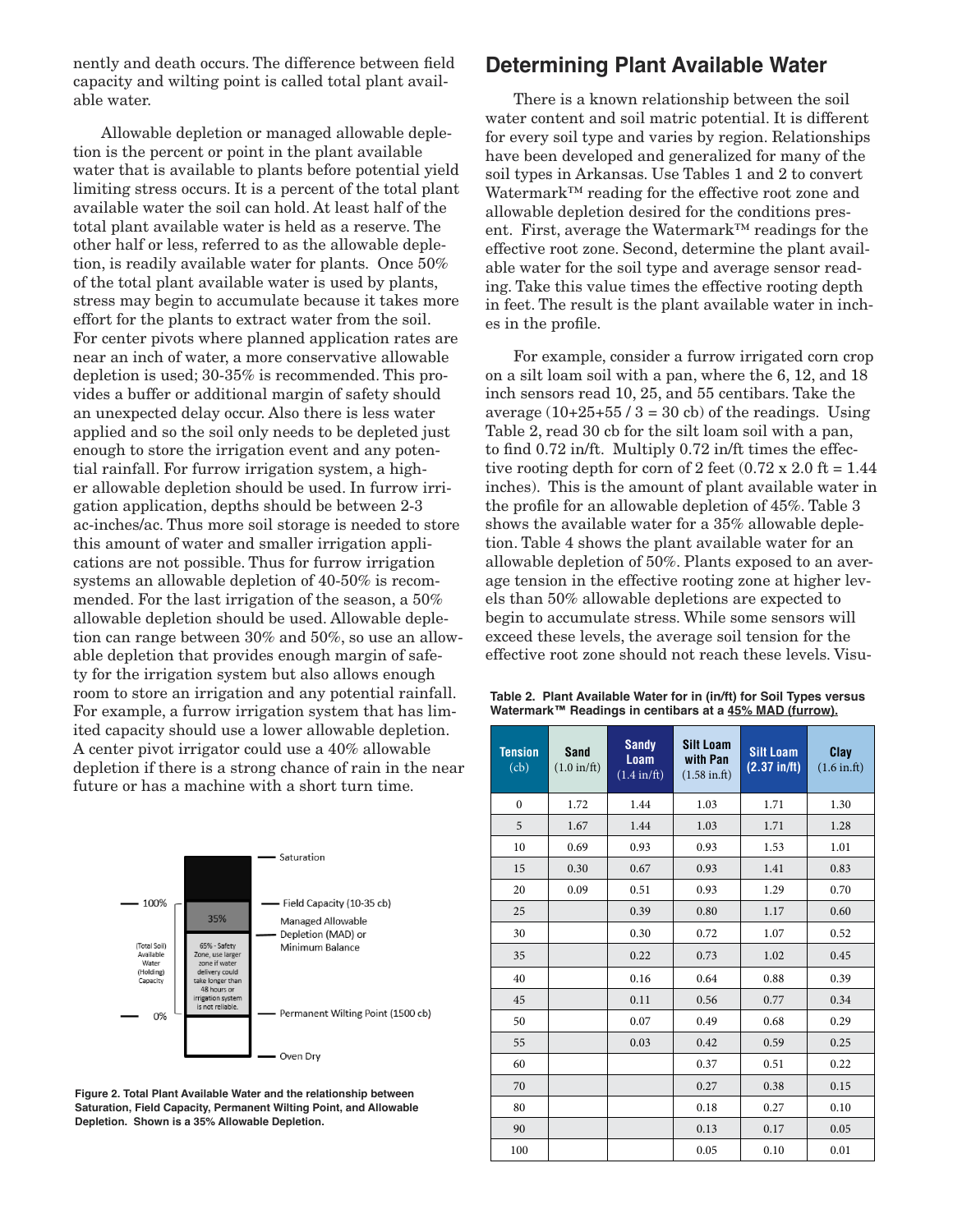al observation should be used with sensor readings to confirm that the readings align with plant progress. Soil moisture within a field can be variable and placement of the soil sensors cannot always be assumed to be representative of the field they are being used to monitor. Confirm readings by sampling the soil profile (using a slide hammer) and the feel method when in doubt.

| Table 3. Plant Available Water for in (in/ft) for Soil Types versus |  |
|---------------------------------------------------------------------|--|
| Watermark™ Readings in centibars at a 35% MAD (pivots).             |  |

| <b>Tension</b><br>(cb) | <b>Sand</b><br>$(1.0 \text{ in/ft})$ | <b>Sandy</b><br><b>Loam</b><br>$(1.4 \text{ in/ft})$ | <b>Silt Loam</b><br>with Pan<br>$(1.58 \text{ in.ft})$ | <b>Silt Loam</b><br>$(2.37 \text{ in/ft})$ | Clay<br>$(1.6 \text{ in.ft})$ |
|------------------------|--------------------------------------|------------------------------------------------------|--------------------------------------------------------|--------------------------------------------|-------------------------------|
| $\mathbf{0}$           | 1.62                                 | 1.30                                                 | 0.87                                                   | 1.47                                       | 1.14                          |
| 5                      | 1.57                                 | 1.30                                                 | 0.87                                                   | 1.47                                       | 1.12                          |
| 10                     | 0.59                                 | 0.79                                                 | 0.77                                                   | 1.29                                       | 0.85                          |
| 15                     | 0.20                                 | 0.53                                                 | 0.77                                                   | 1.17                                       | 0.67                          |
| 20                     |                                      | 0.37                                                 | 0.77                                                   | 1.05                                       | 0.54                          |
| 25                     |                                      | 0.25                                                 | 0.64                                                   | 0.93                                       | 0.44                          |
| 30                     |                                      | 0.16                                                 | 0.56                                                   | 0.84                                       | 0.36                          |
| 35                     |                                      | 0.08                                                 | 0.57                                                   | 0.79                                       | 0.29                          |
| 40                     |                                      | 0.02                                                 | 0.49                                                   | 0.64                                       | 0.23                          |
| 45                     |                                      |                                                      | 0.40                                                   | 0.54                                       | 0.18                          |
| 50                     |                                      |                                                      | 0.33                                                   | 0.44                                       | 0.13                          |
| 55                     |                                      |                                                      | 0.26                                                   | 0.36                                       | 0.09                          |
| 60                     |                                      |                                                      | 0.21                                                   | 0.27                                       | 0.06                          |
| 70                     |                                      |                                                      | 0.11                                                   | 0.14                                       |                               |
| 80                     |                                      |                                                      | 0.02                                                   | 0.03                                       |                               |

**Table 4. Soil Tension where no readily Plant Available Water Remains (50% allowable depletion)**

|                             | <b>Sand</b><br>$(1.0 \text{ in/ft})$ | <b>Sandy</b><br>Loam<br>$(1.4 \text{ in/ft})$ | Silt<br>Loam<br>with Pan<br>$(1.58 \text{ in.} \text{ft})$ | Silt<br>Loam<br>$(2.37 \text{ in/ft})$ | <b>Clay</b><br>$(1.6 \text{ in.ft})$ |
|-----------------------------|--------------------------------------|-----------------------------------------------|------------------------------------------------------------|----------------------------------------|--------------------------------------|
| Stress level<br>(centibars) | 25                                   | 70                                            | 123                                                        | 134                                    | 120                                  |

### **Determining the Next Irrigation**

The water use by crop growth stage for corn and soybeans is shown in Tables 5 and 6. Once the amount of plant available water in the profile has been determined, use these tables to determine crop water use. Divide the available water in the soil by the daily crop water use to determine when the plants will consume the available water. Next, subtract the time for the irrigation set. If rainfall occurs after readings were taken, add effective rainfall to the plant available water. Effective rainfall is the depth of rainfall that infiltrated into the field. The depth of effective rainfall is highly variable and is a function of the depth and intensity. Generally, it is assumed that small storm events of less than half an inch are completely retained. The more intense the precipitation event the more runoff occurs and less of the rainfall is captured by the soil.

| Days to<br>$initiate =$ | $Plant \, Available \, Water \, (in) + effective \, rain \, (in)$ | <i>Irrigation</i> set |
|-------------------------|-------------------------------------------------------------------|-----------------------|
| irrigation              | Daily crop water use $\left(\frac{in}{dy}\right)$                 | $time$ $(dv)$         |

For example, given no rainfall, if the plant available soil water is 2.14 inches and crop water use is 0.25 inches per day, irrigation will need to be completed by  $(2.14 \text{ inches} / 0.25 \text{ inches per day} = 8.5 \text{ days})$ . If 48 hours is required to complete the irrigation, then irrigation needs to be initiated in 6.5 days.

See the fact sheet "Predicting the Last Irrigation of the Season using Watermark™ Soil Moisture Sensors" to determine the last irrigation.

|  |  |  | Table 5. Daily Corn Water Use by Growth Stage |  |
|--|--|--|-----------------------------------------------|--|
|--|--|--|-----------------------------------------------|--|

| <b>Growth Stage</b>  | Crop Water Use (inches per day) |
|----------------------|---------------------------------|
| V12-V16              | 0.20                            |
| <b>VT</b>            | 0.21                            |
| R1 Silking           | 0.25                            |
| R3 Milking - R4 Dent | 0.33                            |
| R5 Full Dent         | 0.25                            |

Source: http://extension.missouri.edu/scott/documents/Ag/Irrigation/Corn-Irrigation-and-Water-Use.pdf

|  |  |  | Table 6. Daily Soybean Water Use by Growth Stage |
|--|--|--|--------------------------------------------------|
|--|--|--|--------------------------------------------------|

|                                  | <b>Growth Stage</b>         | <b>Crop Water Use</b><br>(inches per day) |
|----------------------------------|-----------------------------|-------------------------------------------|
| Late Vn                          | Late Vegetative stages      | 0.20                                      |
| R1 to R3                         | Flowering to beginning pod  | 0.20                                      |
| R <sub>4</sub> to R <sub>6</sub> | Pod development to pod fill | $0.25 - 0.35$                             |

Source: http://extension.missouri.edu/scott/documents/Ag/Irrigation/Soybean-Irrigation-and-Water-Use.pdf